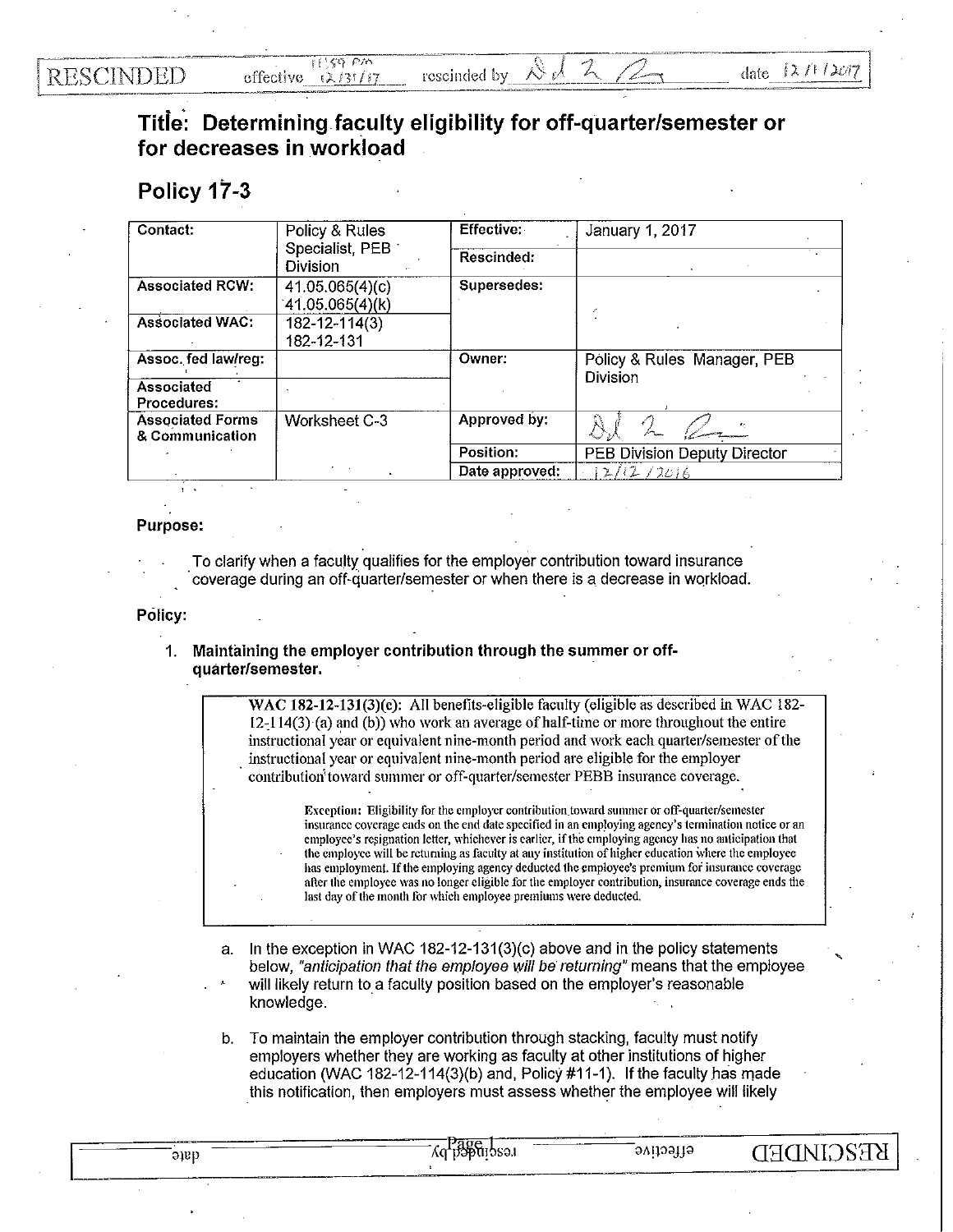return to any of the employing institutions in order to determine eligibility for the employer contribution over the summer or off-quarter/semester.

c. A faculty who returns to a faculty position to work a second consecutive instructional year or equivalent nine-month period will be presumed to return after the off-quarter/season.

> For example, a faculty works three consecutive quarters and averages half-lime or more throughout the entire instructional year. The institution(s) does not anticipate that they will need the position filled the following instructional year, and so do not provide the employer contribution over the summer. The following fall quarter, the faculty returns to employment at any institution of higher education. If the faculty again works an average of half-time or more throughout the entire instructional year, then the institution(s) must provide employer contribution for benefits the following summer.

- d. Faculty who resign or retire after working an instructional year:
	- i. A faculty who resigns after working an instructional year or nine-month equivalent must still be considered for the employer contribution toward summer or off-quarter/semester benefits if he or she is anticipated to return under the criteria of (a) and (b) above. However, the resigning faculty will not be presumed to return as described in (c) above.

For example, a faculty retires after working for twenty years as a fulltime faculty at a university. She submits a letter with a resignation date at the end of the instructional year. She is likely to teach a few classes at a community college the following fall quarter. The faculty would be anticipated to return under the criteria of (a) and (b) above, so the original institution must provide employer contribution over the summer.

- ii. If a faculty who resigns after working an instructional year or nine-month equivalent does not anticipate returning under the criteria of (a) and (b) above, then eligibility for the employer contribution ends the earlier of these two dates:
	- On the date specified in the resignation letter as the date of resignation; OR
	- At the end of the off-quarter/semester or summer.
- 2. Decrease in workload. The statements below apply only to temporary decreases in faculty workloads.
	- a. A decrease in workload does not include:
		- i. When the employee or employer terminates the employment relationship. See WAC 182-12-131(7) for rules about this circumstance.
		- ii. Renegotiations of the employment terms and conditions (i.e., the employee voluntarily moves to a new position). See WAC 182-12-131(7) for rules regarding this circumstance.
		- iii. A decrease in workload under a new contract (for instance, a decrease in workload between contracts for different quarters/semesters).
		- iv. A decrease in workloads due to a layoff. See WAC 182-12-129 and Policy #17-2 for eligibility criteria following a layoff.
	- b. For benefits-eligible faculty who are not anticipated to work for the entire instructional year (established eligibility under WAC 182-12-114(3) (a) (ii) or (iii)):